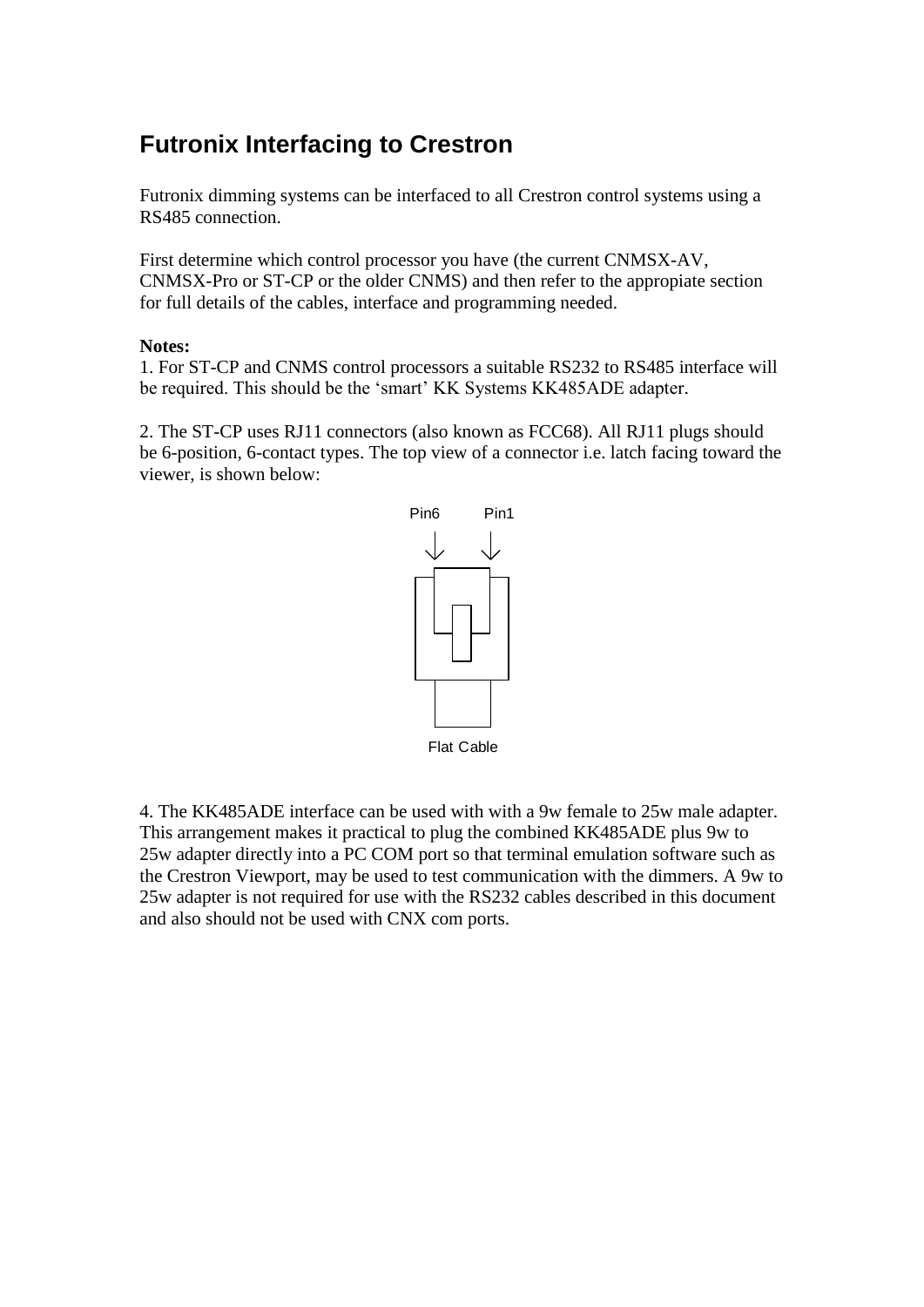5. Recommended Crestron programming methods are summarised in the following table:

| Control<br>Processor                      | <b>RS232 to RS485</b><br>Interface | VisionTools<br><b>STS</b>         | <b>SIMPL Windows</b> |
|-------------------------------------------|------------------------------------|-----------------------------------|----------------------|
| <b>CNMSX-AV</b><br>Or<br><b>CNMSX-Pro</b> | N/a                                | N/a                               | <b>SERIAL I/O</b>    |
| ST-CP                                     | KK485ADE                           | <b>Custom Serial</b><br>Driver 20 | <b>SERIAL I/O</b>    |
| CN-MS                                     | KK485ADE                           | N/a                               | <b>SERIAL I/O</b>    |

6. To use SIMPL Windows simply type the supplied strings into a SERIAL I/O symbol and route the serial signal output to a com port.

7. To use the Custom Serial Driver 20 simply copy the CUSTM20.SER file to the C:\CRESTRON\CRESDB\ folder, replacing the current file, then start VisionTools.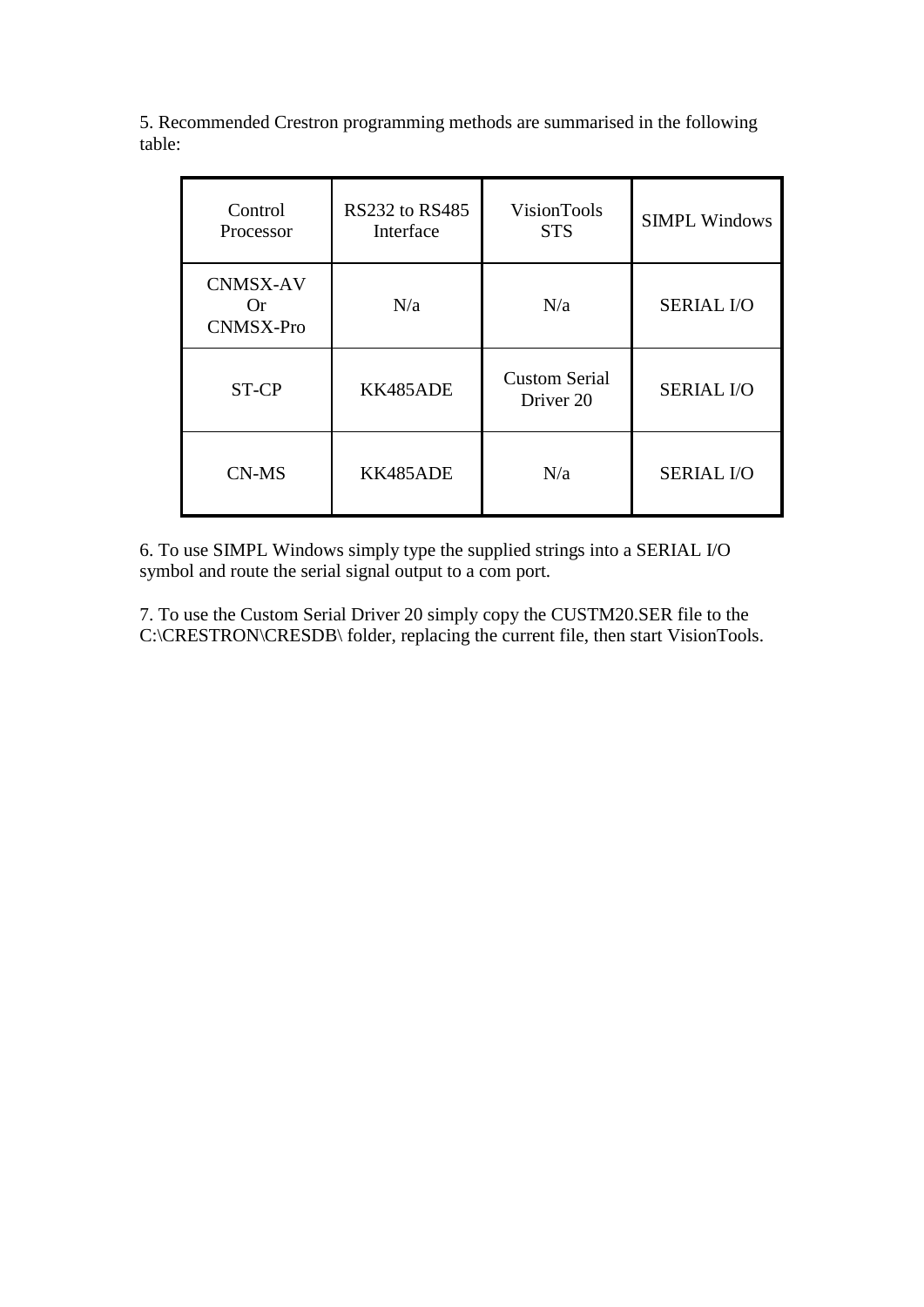# *Crestron CNMSX-AV or CNMSX-Pro*

The CNMSX-AV and CNMSX-Pro control processors both have six bi-directional (CNX type) RS232/422/485 ports – COM A through COM F. Any of one of these COM ports may be used to control a Futronix system.

#### **Interface**

An external RS232 to RS485 interface is *not* required.

#### **Cables**

One cable will be needed.

#### CNX COM port to the Futronix dimmer pack (This is a RS485 connection).

The following RS485 cable assumes that the Futronix dimmer has an RJ11 port. This is fitted as standard on the PFX range of Futronix dimmers. The Enviroscene range of dimmers have a hard wired connection on the internal control card labled A, B, Ground. If you are connecting to an Enviroscene use the signal names given below.

| CNX <sup>-</sup> | Futronix  |        |
|------------------|-----------|--------|
| 9w D-type female | 9w D-type |        |
| $\overline{5}$   | 5.        | Ground |
| $4 + 6$          | $2+7$     | Data A |
| $1+9$            | $1+6$     | Data B |

Note the two links in the CNX connector (i.e. 4+6 and 1+9) as described in the Crestron 'CNMSX Operations Guide' for RS485 operation.

This lead may be extended as required.

#### **Programming**

The CNX type COM ports when operating in RS485 mode default to a continuous transmit state. It is therefore necessary to control the RS485 transmit/receive state from the program and arrange for the port to only go into transmit state when the CNX has data to send, otherwise the CNX will jam any other RS485 (Futronix) communications.

The CNX type COM port symbol has a RTS input that is used to switch between RS485 transmit and receive states. (For RS232 or RS422 modes the RTS symbol input only controls the state of the RTS output line itself. CNMS com ports do not have RTS control but ST-CP com ports do).

Note that RTS symbol input low  $=$  transmit and RTS symbol input high  $=$  receive. Also be aware that because of the com port's wired loop back links, necessary for RS485 operation, the received data will also contain any transmitted data. I.e. on the CNMSX-Pro the RX LED will light for both received and transmitted data and the RTS LED will blink off when a dimmer command is sent by the program.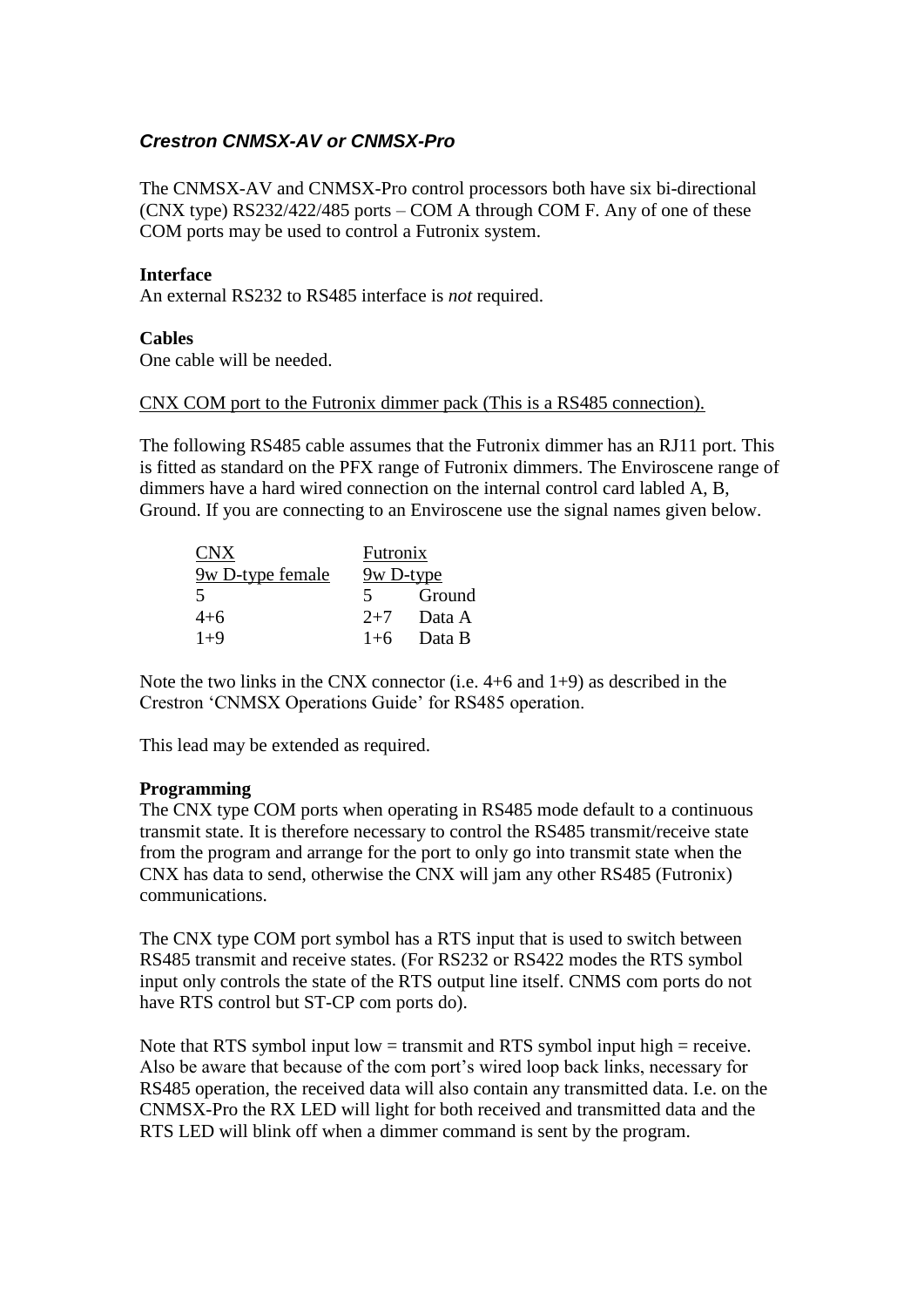# Serial I/O symbol details:

|             | Serial VO               |          |
|-------------|-------------------------|----------|
|             | $[t \times \$]$<br>[x3] | DIM TX\$ |
|             | [enable]                |          |
| SCENE 1     | #0005000101F9:          | str1     |
| SCENE 2     | #0005000102F8:          | str2     |
| SCENE 3     | #0005000103F7:          | str3     |
| SCENE 4     | #0005000104F6:          | str4     |
| SCENE 5     | #0005000105F5:          | str5     |
| SCENE 6     | #0005000106F4:          | str6     |
| SCENE 7     | #0005000107F3:          | str7     |
| SCENE 8     | #0005000108F2:          | str8     |
| SCENE 9     | #0005000109F1:          | str9     |
| SCENE 10    | #000500010AF0:          | str10    |
| str11       |                         |          |
| [delimiter] |                         |          |
|             | $S-3.1$                 |          |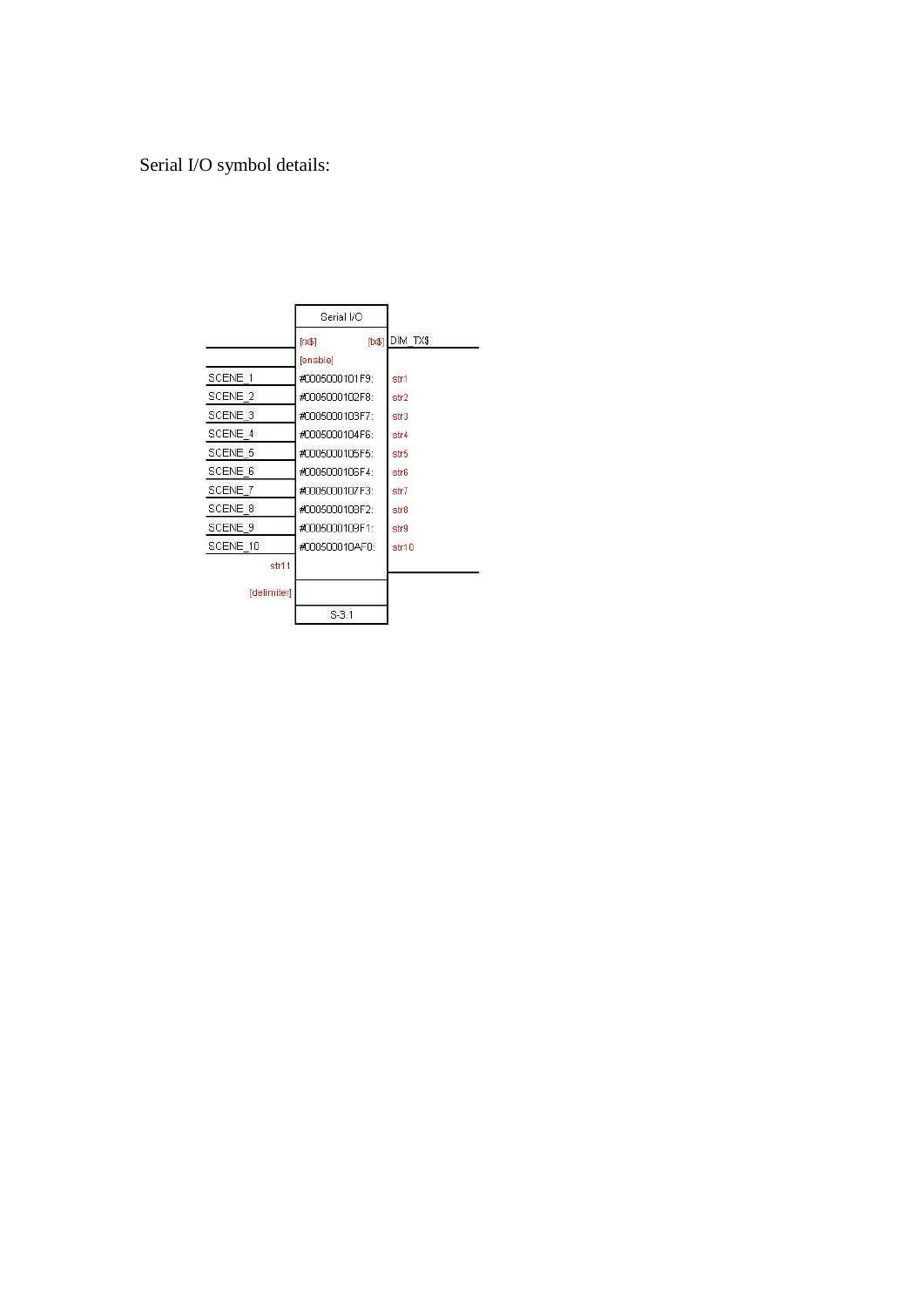# *Crestron ST-CP*

The ST-CP control processor has two bi-directional (CNCOMH-2 type) RS232 ports – COM A and COM B. Either COM port may be used to control a Futronix system.

#### **Interface**

An external RS232 to RS485 interface *is* required.

The KK485ADE interface is recommended.

#### **Cables**

Two cables will be needed.

#### ST-CP COM A or COM B port to the KK485ADE. (This is a RS232 connection).

| ST-CP                    |                       | KK485ADE                 |  |
|--------------------------|-----------------------|--------------------------|--|
| RJ11 Plug                |                       | $25w$ D-type male        |  |
|                          | 5.                    | <b>CTS to CRESTRON</b>   |  |
| $\mathcal{D}_{\cdot}$    |                       | Ground                   |  |
| $\mathcal{R}$            | 3                     | Data to CRESTRON         |  |
|                          | $\mathcal{D}_{\cdot}$ | Data from CRESTRON       |  |
| $\overline{\phantom{1}}$ |                       | <b>RTS from CRESTRON</b> |  |
|                          |                       | No connection            |  |
|                          |                       |                          |  |

Recommended lead length is 1 metre.

Futronix dimmer pack to the KK485ADE. (This is a RS485 connection).

| Futronix                    | KK485ADE                    |               |
|-----------------------------|-----------------------------|---------------|
| 9w D-type                   | 9w D-type female            |               |
|                             |                             | No connection |
| $\mathcal{D}_{\mathcal{A}}$ | 5                           | Ground        |
| 3                           | 6                           | Data B        |
|                             | $\mathcal{D}_{\mathcal{L}}$ | Data A        |
| 5                           |                             | $+12V$        |
|                             |                             | No connection |

This lead may be extended as required.

#### **Programming**

If the ST-CP is programmed with Crestron VisionTools software, as part of an STS system, then use a Custom Serial Driver as described below. Note that this driver does not process any feedback from the Futronix system as the STS touch panel is a 1-way RF device and cannot be used to display it.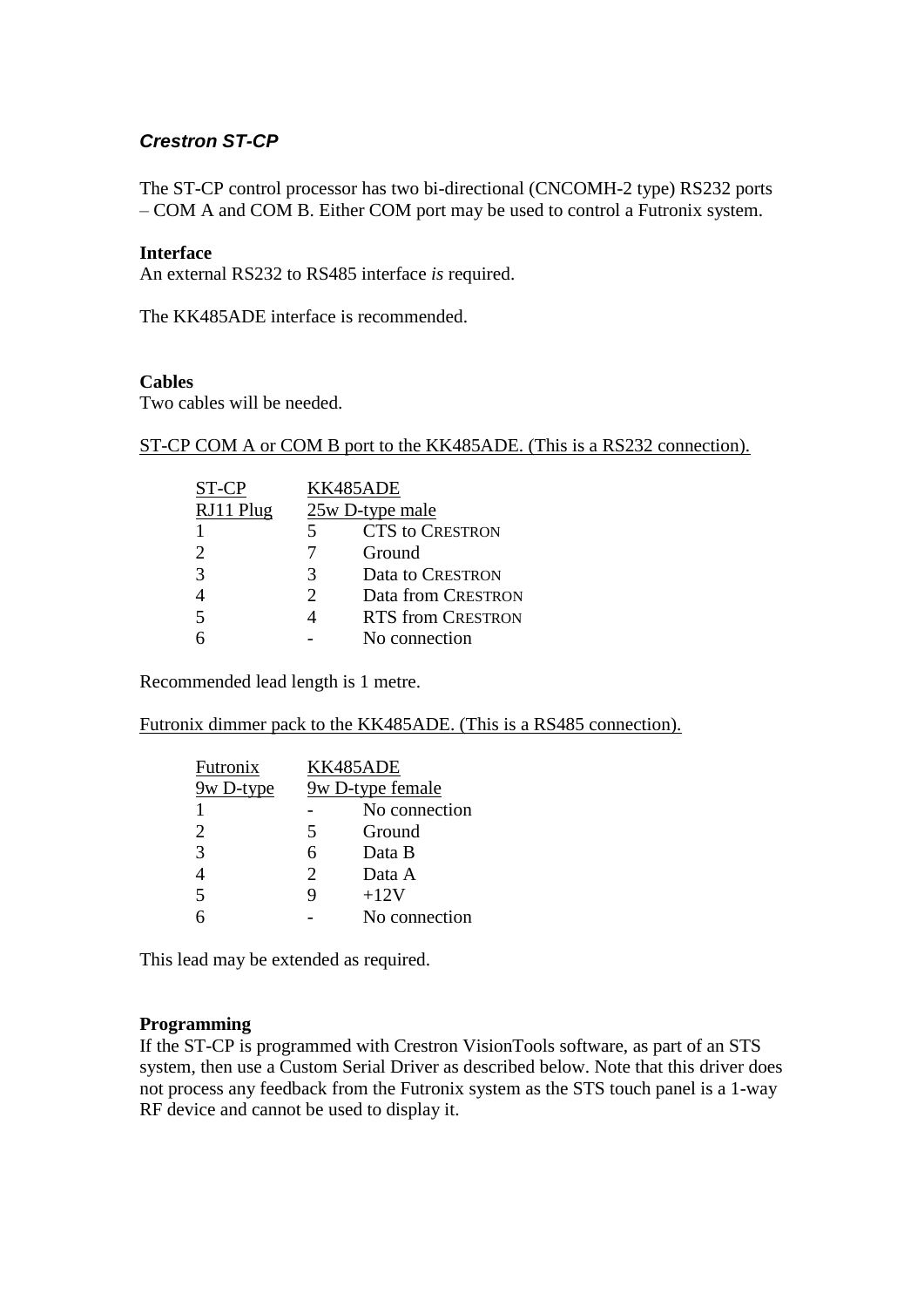## *STS Custom Serial driver*

**Functions**: Presets 1 to 10 for Address 0, Zone 1. **Application**: Simple scene selection. **Note**: Use KK485ADE *only*.

Use the Windows NOTEPAD text editor to customize one of the 20 custom serial driver files located in the C:\CRESTRON\CRESDB\ folder.

For example edit CUSTM20.SER as follows: (Be sure to leave all other lines unchanged).

```
[Communication]
Baud=9600
Parity=N
DataBits=8
StopBits=1
[Strings]
String1="#0005000101F9"
String2="#0005000102F8"
String3="#0005000103F7"
String4="#0005000104F6"
String5="#0005000105F5"
String6="#0005000106F4"
String7="#0005000107F3"
String8="#0005000108F2"
String9="#0005000109F1"
String10="#000500010AF0"
[StringNames]
String1=Preset-1
String2=Preset-2
String3=Preset-3
String4=Preset-4
String5=Preset-5
String6=Preset-6
String7=Preset-7
String8=Preset-8
String9=Preset-9
String10=Preset-10
```